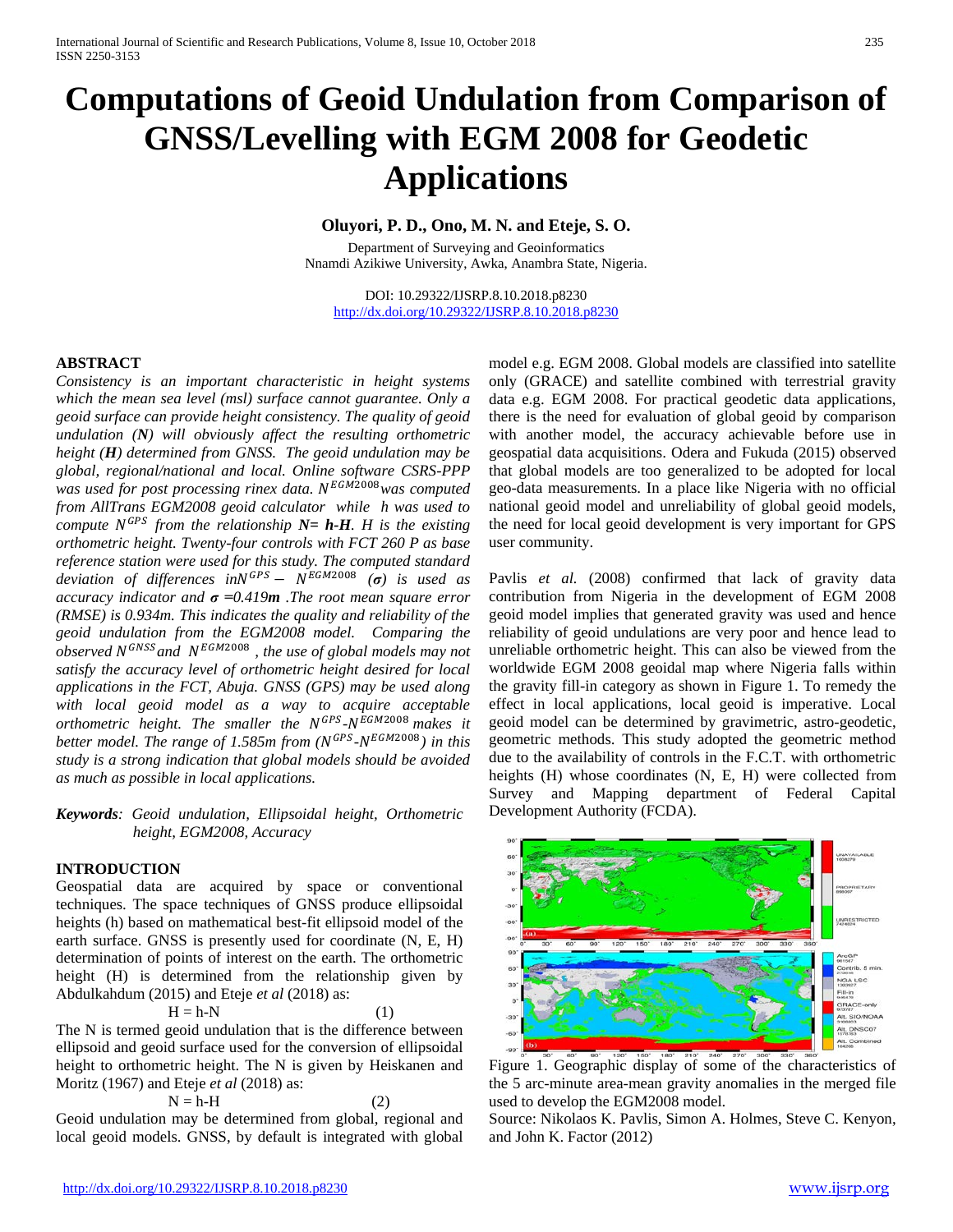GNSS is integrated with global model (EGM2008, EGM 96) by default. EGM2008 was developed by the US National Geospatial-Intelligence Agency according to Pavlis *et al*.(2008) with WGS84 as reference global ellipsoid to best –fit the earth surface for heights as vertical datum. The AllTrans 3.002 EGM geoid calculator was used to compute the geoid undulation for the observation points. Kotsakis et al. (2010) say the EGM2008 has a resolution of 9 km. The particular choice of EGM2008 was mainly due to its high resolution. Yi and Rummel (2014) opined that EGM2008 is the most comprehensive representation and the highest resolution of the Earth's gravitational field currently available.

With GPS/Levelling technique and existing orthometric height (H) in F.C.T, the geoid undulation was determined from equation (2). This procedure is referred to as geometric geoid approach and is very practicable especially with widespread use and acceptability of GPS by surveyors for geodetic applications. This study therefore presents the determination of geoid undulation using the EGM global model and DGPS levelling over 24 controls points. The static DGPS provided better ellipsoidal heights and logically, better ellipsoidal heights would lead to better estimates of geoid undulation and hence orthometric heights. Figure 2 shows the geodetic surfaces of ellipsoid, geoid and geoid undulation.

The earth surface is the physical surface and the geoid is an equipotential surface of the gravity vector which best-fits, in a least squares sense, global mean sea level ignoring oceanographic effects. Since the mass of the earth is not uniform at all points due to subsurface materials, the gravity value varies and hence the shape of the geoid is irregular. The geoid is very appropriate for orthometric height realization. The use of geoid became highly relevant with the development of GNSS space techniques which makes geoid (global, regional/national and local) determination one of the goals of geodesy. The ellipsoid is the mathematically generated surface used to approximate the actual earth surface and is used as reference in space techniques. The heights referred to ellipsoid and geoid are termed ellipsoidal orthometric heights respectively. (See Fig. 2.)



Figure 2: Terrain/earth surface, geoid and ellipsoid heights

# **Geology of the study area**

FCT is said to be predominantly underlain by metamorphic and igneous rocks of Precambrian age within the basement complex (Kogbe,1989). Precambrian Basement Complex rocks underlie three areas of Nigeria including the North-central area where FCT is located. FCT also lies outside the two zones suspected of tectonic activities in the country. The implication of this is that geodetic infrastructures/controls are geo-dynamically stable. Figure 3 shows the geological map of Nigeria.



Figure 3: Generalized geological map of Nigeria (MacDonald *et al.*, 2005).

# **Study area**

Federal Republic of Nigeria consists of 36 states and Federal Capital, the FCT, Abuja. Nigeria is located between 4*°* and 14*°* latitude and 2*°* and 15*°* longitude occupying an area of 923768  $km<sup>2</sup>$  Two major rivers in the country are Niger and Benue that meets at Lokoja. The FCT lies between 8*°* 15'N to 9*°* 12'N latitude and 6*°* 27'E to 7*°* 23'E longitude. Figures 4a and 4b are maps of Nigeria and Federal Capital Territory Area Councils respectively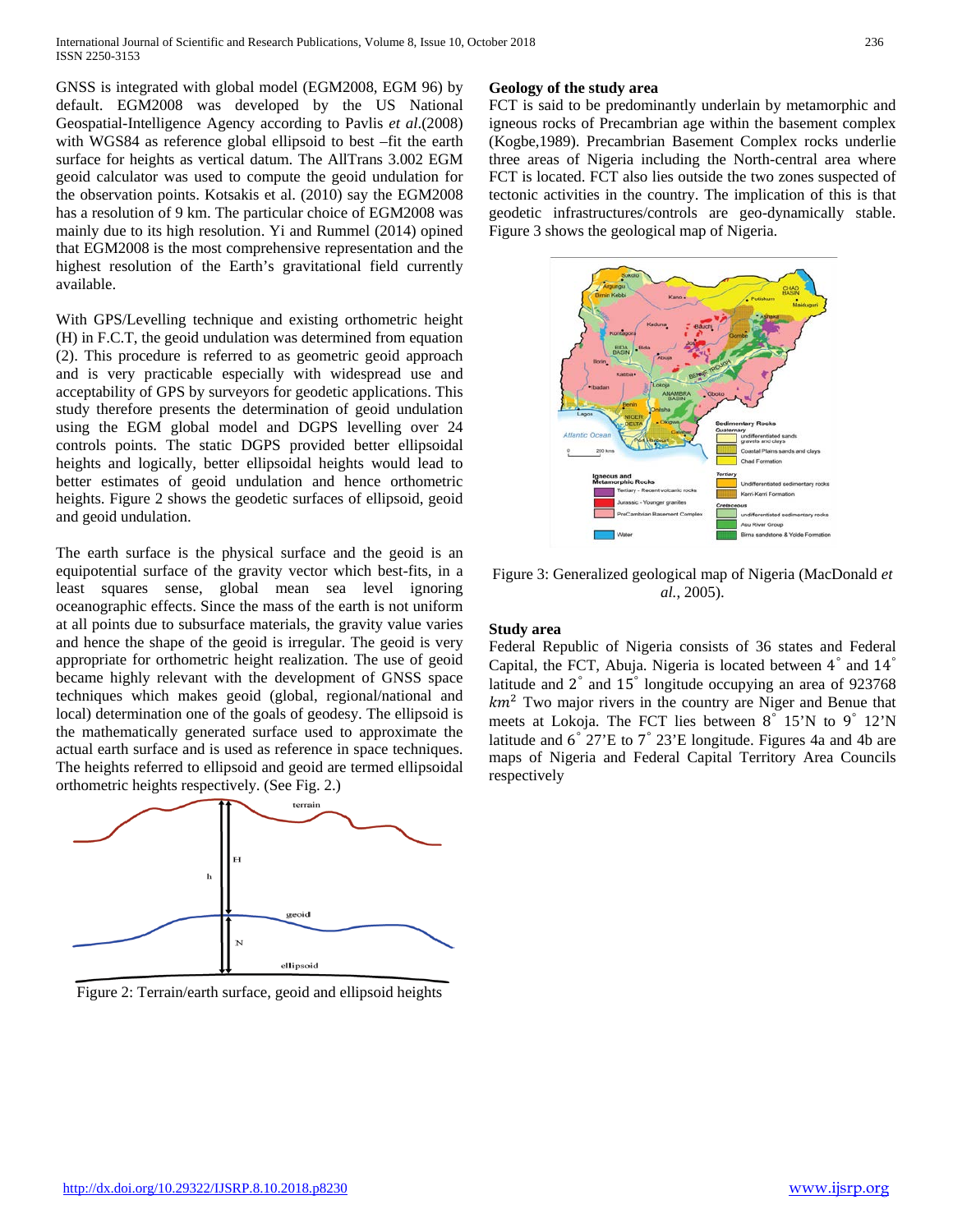

Fig. 4a: Nigeria map with thirty-six states and FCT. Fig. 4b: Map of FCT Area Councils

# **METHODS**

The DGPS geodetic receivers were used and in relative mode on base reference station for a 2 hour duration of each rover observation positions. This provided primary data of latitudes, longitudes and ellipsoidal heights. The secondary data were collected from surveying and mapping department of F.C.D.A. which are the coordinate list, maps of Nigeria and Area councils of FCT. AllTrans EGM2008 geoid calculator was also used for geoid computation.

#### **Data Sets**

The datasets required for this study include: Orthometric height (H) shown in Table 1; Ellipsoidal height (h) from static DGPS measurements by relative technique; AllTrans3.002 EGM geoid Table 1: List of coordinates with orthometric height.

| Table 1. Else of coordinates with orthometric height.<br><b>COORDINATE REGISTER VALUE</b> |                        |                         |                                         |  |  |
|-------------------------------------------------------------------------------------------|------------------------|-------------------------|-----------------------------------------|--|--|
| <b>CONTRO</b><br><b>L POINTS</b>                                                          | <b>EASTINGS</b><br>(m) | <b>NORTHIN</b><br>GS(m) | <b>ORTHOMETR</b><br>IC HEIGHTS,<br>H(m) |  |  |
| FCC11S                                                                                    | 331888.114             | 998442.043              | 485.447                                 |  |  |
| FCT260P                                                                                   | 255881.175             | 993666.807              | 201.944                                 |  |  |
| <b>FCT103P</b>                                                                            | 340639.766             | 998375.578              | 532.558                                 |  |  |
| FCT12P                                                                                    | 333743.992             | 1008308.730             | 735.707                                 |  |  |
| FCT19P                                                                                    | 337452.408             | 996344.691              | 635.644                                 |  |  |
| <b>FCT2168S</b>                                                                           | 310554.927             | 1009739.930             | 431.087                                 |  |  |
| FCT24P                                                                                    | 322719.776             | 1001884.850             | 453.804                                 |  |  |
| FCT276P                                                                                   | 351983.716             | 1025998.314             | 625.572                                 |  |  |
| <b>FCT4154S</b>                                                                           | 329953.882             | 1003831.280             | 476.981                                 |  |  |
| <b>FCT4159S</b>                                                                           | 326124.422             | 1003742.860             | 452.230                                 |  |  |
| FCT66P                                                                                    | 299148.035             | 998114.283              | 297.111                                 |  |  |
| FCT9P                                                                                     | 329821.512             | 1007612.091             | 497.253                                 |  |  |
| FCT35P                                                                                    | 322183.380             | 992926.363              | 427.171                                 |  |  |
| FCT57P                                                                                    | 303234.270             | 992916.402              | 323.844                                 |  |  |
| <b>FCT4028S</b>                                                                           | 330164.634             | 1001388.240             | 449.592                                 |  |  |
| FCT53P                                                                                    | 308943.361             | 993406.773              | 351.943                                 |  |  |
| <b>FCT4652S</b>                                                                           | 329441.767             | 997474.808              | 462.711                                 |  |  |
| <b>FCT162P</b>                                                                            | 270791.291             | 934625.533              | 189.696                                 |  |  |

calculator for geoid undulation (N) computation and GPS computed geoid undulation from  $N= h-H$ 

## **Orthometric Height (H)**

This is the height required for survey, mapping, engineering/environmental applications as well as geo-scientific studies. These heights are referred to the geoid surface which is a surface that is at all places on the surface at right angles to the gravity vector direction. The list of controls obtained from Surveying and Mapping Department of FCDA, Abuja. The orthometric heights are referenced to Mean Sea Level (MSL) approximation of the geoid surface. Table 1 shows a list of coordinates with orthometric height.

| FCT130P         | 330982.584 | 952889.869 | 695.608 |
|-----------------|------------|------------|---------|
| <b>FCT2327S</b> | 282526.612 | 973821.470 | 183.287 |
| <b>FCT2652S</b> | 271370.273 | 945385.429 | 138.952 |
| <b>FCT2656S</b> | 272644.591 | 941062.460 | 204.724 |
| FCT83P          | 332954.205 | 987231.606 | 568.752 |
| XP382           | 284074.729 | 983364.863 | 274.586 |

Source: FCDA (Surveying& Mapping Dept.)

#### **RESULTS AND DISCUSSIONS**

The results from this study are highlighted below:

#### **Ellipsoidal Height (h***)*

The dual frequency GPS Hi-Target V30 Pro geodetic receiver model was used in static mode for 2 hours session during the field work on a primary control base (FCT260 P) reference station in relative technique mode. The base receiver was constantly logging data throughout the duration of collecting fieldwork. Online post-processing software CSRS-PPP (Canadian Spatial Reference Service Precise Point Positioning) was used to post-process GNSS RINEX data submitted through internet.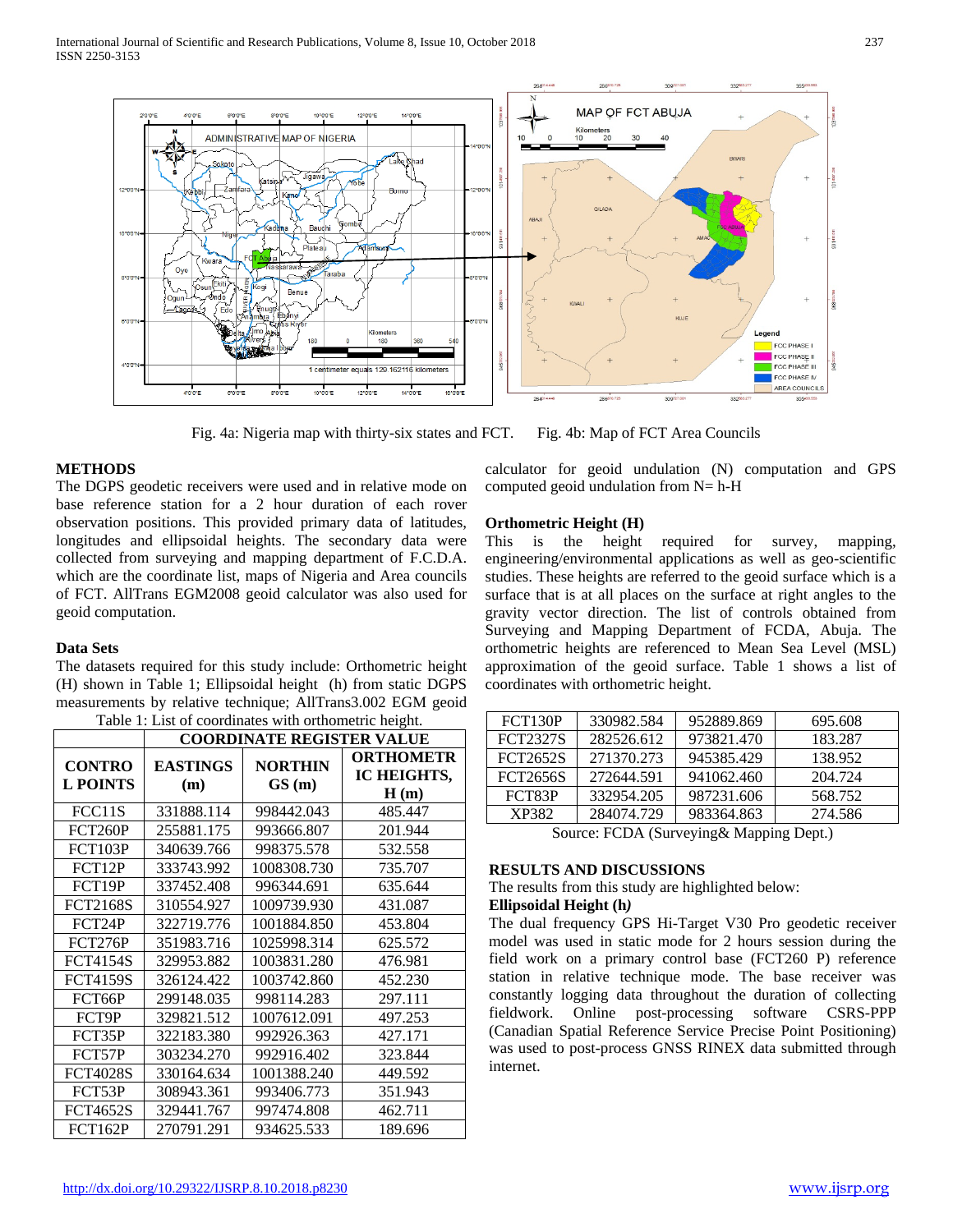|                 |                 | raore 1. Empsorum neights (m) | <b>CSRS-PPP</b> |
|-----------------|-----------------|-------------------------------|-----------------|
| <b>CONTRO</b>   | <b>EASTINGS</b> | <b>NORTHIN</b>                | <b>HEIGHT</b>   |
| L               | (m)             | GS(m)                         | ellipsoidal h   |
| <b>POINTS</b>   |                 |                               | (m)             |
| FCC11S          | 331888.114      | 998442.043                    | 509.410         |
| FCT260P         | 255881.175      | 993666.807                    | 224.753         |
| <b>FCT103P</b>  | 340639.766      | 998375.578                    | 556.851         |
| FCT12P          | 333743.992      | 1008308.730                   | 760.185         |
| FCT19P          | 337452.408      | 996344.691                    | 659.817         |
| <b>FCT2107S</b> | 308926.908      | 989748.256                    | 342.063         |
| <b>FCT2168S</b> | 310554.927      | 1009739.930                   | 455.290         |
| FCT24P          | 322719.776      | 1001884.850                   | 478.013         |
| <b>FCT276P</b>  | 351983.716      | 1025998.314                   | 649.851         |
| <b>FCT4154S</b> | 329953.882      | 1003831.280                   | 501.247         |
| <b>FCT4159S</b> | 326124.422      | 1003742.860                   | 476.442         |
| FCT66P          | 299148.035      | 998114.283                    | 321.126         |
| FCT9P           | 329821.512      | 1007612.091                   | 521.720         |
| FCT35P          | 322183.380      | 992926.363                    | 451.276         |
| FCT57P          | 303234.270      | 992916.402                    | 347.845         |
| <b>FCT4028S</b> | 330164.634      | 1001388.240                   | 473.994         |
| FCT53P          | 308943.361      | 993406.773                    | 375.991         |
| <b>FCT4652S</b> | 329441.767      | 997474.808                    | 486.992         |
| <b>FCT162P</b>  | 270791.291      | 934625.533                    | 215.073         |
| FCT130P         | 330982.584      | 952889.869                    | 719.411         |
| <b>FCT2327S</b> | 282526.612      | 973821.470                    | 207.446         |
| <b>FCT2652S</b> | 271370.273      | 945385.429                    | 163.774         |
| <b>FCT2656S</b> | 272644.591      | 941062.460                    | 229.244         |
| FCT83P          | 332954.205      | 987231.606                    | 592.876         |
| XP382           | 284074.729      | 983364.863                    | 298.432         |

Table 1: Ellipsoidal heights (m)

## **Geoid Undulation/height (N)**

The geoid height (*N*), is required for the most notable and primary use of the transformation between Global Positioning System (GPS)-derived ellipsoidal heights and orthometric heights. After post-processing of the Rinex data from CSRS-PPP online software, the geoid undulation is computed from both global EGM 2008 global model and GPS observed ellipsoidal height.

The geoid undulation was computed from AllTrans 3.002 EGM 2008 geoid calculator. For the observed points, the calculator was used for global N and results are shown in Table 3.

| Table 3: EGM 2008 geoid undulation.                 |            |             |               |  |  |
|-----------------------------------------------------|------------|-------------|---------------|--|--|
| <b>CONTROL</b><br><b>EASTINGS</b><br><b>NORTHIN</b> |            |             | $N^{EGM2008}$ |  |  |
| <b>POINTS</b>                                       | (m)        | GS(m)       | m             |  |  |
| FCC11S                                              | 331888.114 | 998442.043  | 23.1627       |  |  |
| FCT260P                                             | 255881.175 | 993666.807  | 23.1113       |  |  |
| <b>FCT103P</b>                                      | 340639.766 | 998375.578  | 23.0363       |  |  |
| FCT12P                                              | 333743.992 | 1008308.730 | 23.2582       |  |  |
| FCT19P                                              | 337452.408 | 996344.691  | 23.2566       |  |  |
| <b>FCT2168S</b>                                     | 310554.927 | 1009739.930 | 23.3182       |  |  |
| FCT24P                                              | 322719.776 | 1001884.850 | 23.2245       |  |  |
| <b>FCT276P</b>                                      | 351983.716 | 1025998.314 | 23.1733       |  |  |
| <b>FCT4154S</b>                                     | 329953.882 | 1003831.280 | 23.2209       |  |  |
| <b>FCT4159S</b>                                     | 326124.422 | 1003742.860 | 23.2297       |  |  |
| FCT66P                                              | 299148.035 | 998114.283  | 23.2793       |  |  |
| FCT9P                                               | 329821.512 | 1007612.091 | 23.2566       |  |  |
| FCT35P                                              | 322183.380 | 992926.363  | 23.2108       |  |  |
| FCT57P                                              | 303234.270 | 992916.402  | 23.2789       |  |  |
| <b>FCT4028S</b>                                     | 330164.634 | 1001388.24  | 23.1974       |  |  |
| FCT53P                                              | 308943.361 | 993406.773  | 23.2256       |  |  |
| <b>FCT4652S</b>                                     | 329441.767 | 997474.808  | 23.1635       |  |  |
| <b>FCT162P</b>                                      | 270791.291 | 934625.533  | 23.5677       |  |  |
| FCT130P                                             | 330982.584 | 952889.869  | 23.7235       |  |  |
| <b>FCT2327S</b>                                     | 282526.612 | 973821.470  | 23.3336       |  |  |
| <b>FCT2652S</b>                                     | 271370.273 | 945385.429  | 23.4997       |  |  |
| <b>FCT2656S</b>                                     | 272644.591 | 941062.460  | 23.5846       |  |  |
| FCT83P                                              | 332954.205 | 987231.606  | 23.2237       |  |  |
| XP382                                               | 284074.729 | 983364.863  | 23.2752       |  |  |

From table 3 above, the EGM 2008 geoid undulation is noted to be nearly consistent which is desirable.

# ii) From GNSS observations

The ellipsoidal height (h) from GNSS is combined with existing orthometric (H) from FCDA (Surveying and Mapping) to compute geoid undulation (N) from N=h-H and results are shown in Table 4.

|                                 |             | FCDA COORDINATE REGISTER VALUES |                                           |                                            |                   |
|---------------------------------|-------------|---------------------------------|-------------------------------------------|--------------------------------------------|-------------------|
| <b>CONTROL</b><br><b>POINTS</b> | EASTINGS(m) | NORTHINGS(m)                    | <b>ORTHOMETRIC</b><br><b>HEIGHTS(H)</b> m | <b>ELLIPSOIDAL</b><br><b>HEIGHTS</b> (h) m | $N^{GNSS}(m)=h-H$ |
| FCC11S                          | 331888.114  | 998442.043                      | 485.447                                   | 509.388                                    | 23.941            |
| FCT260P                         | 255881.175  | 993666.807                      | 201.944                                   | 224.742                                    | 22.798            |
| FCT103P                         | 340639.766  | 998375.578                      | 532.558                                   | 556.836                                    | 24.278            |
| FCT12P                          | 333743.992  | 1008308.730                     | 735.707                                   | 760.187                                    | 24.480            |
| FCT19P                          | 337452.408  | 996344.691                      | 635.644                                   | 659.817                                    | 24.173            |
| <b>FCT2168S</b>                 | 310554.927  | 1009739.930                     | 431.087                                   | 455.285                                    | 23.198            |
| FCT24P                          | 322719.776  | 1001884.850                     | 453.804                                   | 477.994                                    | 24.190            |
| <b>FCT276P</b>                  | 351983.716  | 1025998.314                     | 625.572                                   | 649.851                                    | 24.279            |
| <b>FCT4154S</b>                 | 329953.882  | 1003831.280                     | 476.981                                   | 501.259                                    | 24.278            |
| <b>FCT4159S</b>                 | 326124.422  | 1003742.860                     | 452.230                                   | 476.535                                    | 24.305            |
| FCT66P                          | 299148.035  | 998114.283                      | 297.111                                   | 321.124                                    | 24.013            |

Table 4: Geoid Undulation Map from GNSS Observations

i) From EGM2008.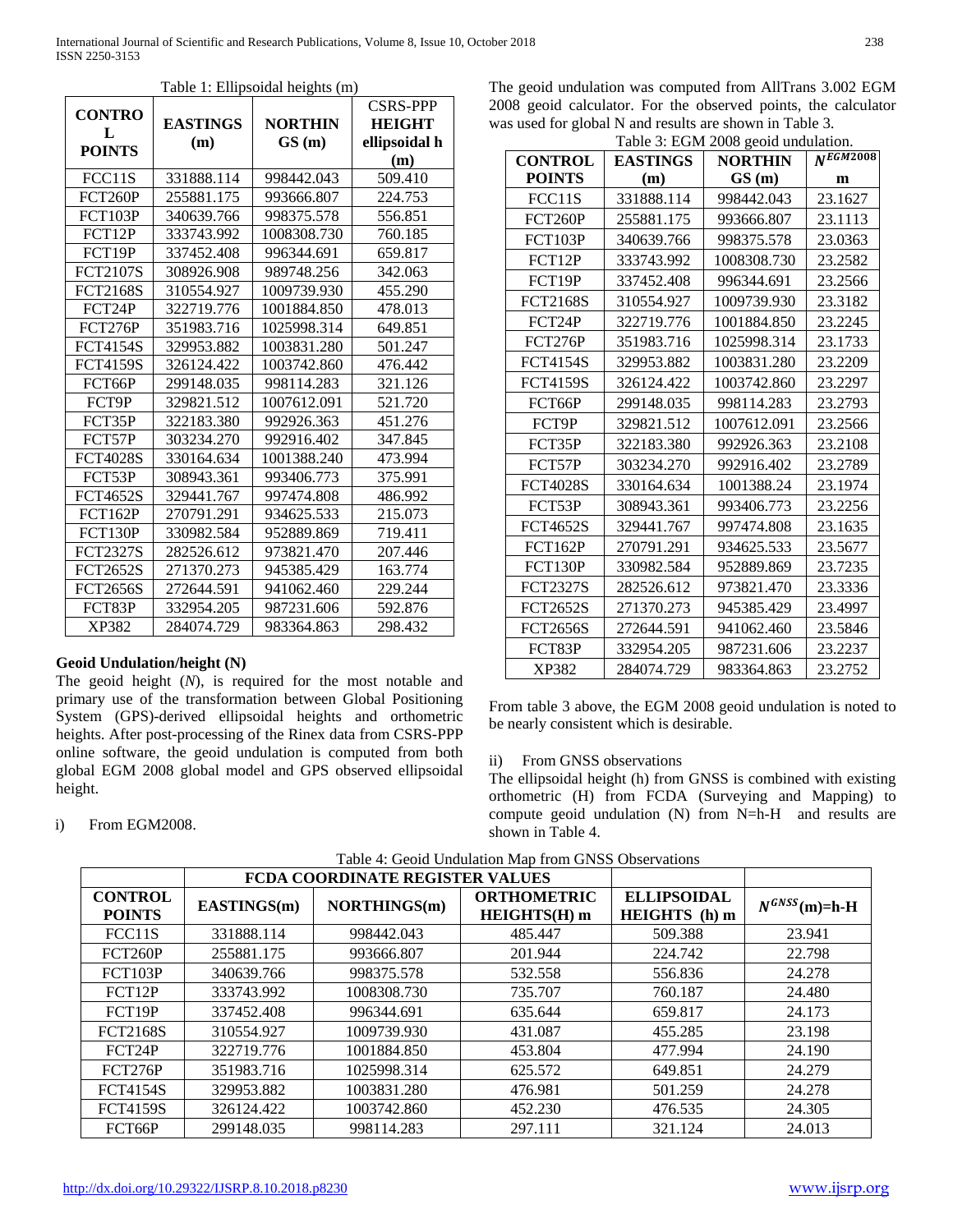International Journal of Scientific and Research Publications, Volume 8, Issue 10, October 2018 239 ISSN 2250-3153

| FCT9P           | 329821.512 | 1007612.091 | 497.253 | 521.716 | 24.463 |
|-----------------|------------|-------------|---------|---------|--------|
| FCT35P          | 322183.380 | 992926.363  | 427.171 | 451.291 | 24.120 |
| FCT57P          | 303234.270 | 992916.402  | 323.844 | 347.807 | 23.963 |
| <b>FCT4028S</b> | 330164.634 | 1001388.240 | 449.592 | 473.960 | 24.368 |
| FCT53P          | 308943.361 | 993406.773  | 351.943 | 375.964 | 24.021 |
| <b>FCT4652S</b> | 329441.767 | 997474.808  | 462.711 | 487.131 | 24.420 |
| <b>FCT162P</b>  | 270791.291 | 934625.533  | 189.696 | 215.133 | 24.437 |
| <b>FCT130P</b>  | 330982.584 | 952889.869  | 695.608 | 719.396 | 23.788 |
| <b>FCT2327S</b> | 282526.612 | 973821.470  | 183.287 | 207.504 | 24.217 |
| <b>FCT2652S</b> | 271370.273 | 945385.429  | 138.952 | 163.724 | 24.772 |
| <b>FCT2656S</b> | 272644.591 | 941062.460  | 204.724 | 229.228 | 24.504 |
| FCT83P          | 332954.205 | 987231.606  | 568.752 | 592.849 | 24.097 |
| XP382           | 284074.729 | 983364.863  | 274.586 | 298.381 | 23.795 |

It can also be noted that the geoid undulation is also nearly consistent like the EGM determined geoid model. This is also desirable for orthometric height determination for local applications.

The geoid undulation differences  $(N^{GNSS} - N^{EGM2008})$ 

From computations, the differences between both EGM and GNSS derived geoid undulations are shown in Table 5.

|  | Table 5: N <sup>GPS</sup> - N <sup>EGM2008</sup> Differences, Standard Deviation, RMSE |  |  |
|--|----------------------------------------------------------------------------------------|--|--|
|  |                                                                                        |  |  |

| A                               | B             | $\mathcal{C}$        | $D=B-C$                                             | E        | $\mathbf{F}$ | G         |
|---------------------------------|---------------|----------------------|-----------------------------------------------------|----------|--------------|-----------|
| <b>CONTROL</b><br><b>POINTS</b> | $N^{GNSS}(m)$ | $N^{EGM2008}$ m      | $\overline{N^{GNSS}}$ (m)-<br>N <sub>E</sub> GM2008 | D-0.836  | $E^2$        | $D^2$     |
| FCC11S                          | 23.951        | 23.163               | 0.778                                               | $-0.058$ | 0.003364     | 0.605284  |
| FCT260P                         | 22.798        | 23.111               | $-0.313$                                            | $-1.149$ | 1.320201     | 0.097969  |
| <b>FCT103P</b>                  | 24.278        | 23.036               | 1.242                                               | 0.406    | 0.164836     | 1.542564  |
| FCT12P                          | 24.480        | 23.258               | 1.222                                               | 0.386    | 0.148996     | 1.493284  |
| FCT19P                          | 24.173        | 23.257               | 0.916                                               | 0.080    | 0.006400     | 0.839056  |
| <b>FCT2168S</b>                 | 23.198        | 23.318               | $-0.120$                                            | $-0.956$ | 0.913936     | 0.014400  |
| FCT24P                          | 24.190        | 23.225               | 0.965                                               | 0.129    | 0.016641     | 0.931223  |
| <b>FCT276P</b>                  | 24.279        | 23.173               | 1.106                                               | 0.270    | 0,072900     | 1.223236  |
| <b>FCT4154S</b>                 | 24.278        | 23.221               | 1.057                                               | 0.221    | 0.048841     | 1.117249  |
| <b>FCT4159S</b>                 | 24.305        | 23.230               | 1.075                                               | 0.239    | 0.057121     | 1.155625  |
| FCT66P                          | 24.013        | 23.279               | 0.734                                               | $-0.102$ | 0.010404     | 0.538756  |
| FCT9P                           | 24.463        | 23.257               | 1.206                                               | 0.370    | 0.136900     | 1.454436  |
| FCT35P                          | 24.120        | 23.211               | 0.909                                               | 0.073    | 0.005329     | 0.826281  |
| FCT57P                          | 23.963        | 23.279               | 0.684                                               | $-0.152$ | 0.023104     | 0.467856  |
| <b>FCT4028S</b>                 | 24.368        | 23.197               | 1.171                                               | 0.335    | 0.112225     | 1.371241  |
| FCT53P                          | 24.021        | 23.226               | 0.795                                               | $-0.041$ | 0.001681     | 0.632025  |
| <b>FCT4652S</b>                 | 24.420        | 23.164               | 1.256                                               | 0.420    | 0.176400     | 1.577536  |
| <b>FCT162P</b>                  | 24.437        | 23.568               | 0.869                                               | 0.033    | 0.001089     | 0.755161  |
| <b>FCT130P</b>                  | 23.788        | 23.724               | 0.064                                               | $-0.772$ | 0.595984     | 0.004096  |
| <b>FCT2327S</b>                 | 24.217        | 23.334               | 0.883                                               | 0.047    | 0.002209     | 0.779689  |
| <b>FCT2652S</b>                 | 24.772        | 23.500               | 1.272                                               | 0.436    | 0.190096     | 1.617984  |
| <b>FCT2656S</b>                 | 24.504        | 23.585               | 0.919                                               | 0.083    | 0.006889     | 0.844561  |
| FCT83P                          | 24.097        | 23.224               | 0.873                                               | 0.037    | 0.001369     | 0.762129  |
| XP382                           | 23.795        | 23.275               | 0.520                                               | $-0.316$ | 0.099856     | 0.270400  |
|                                 |               | <b>SUM</b>           | 20.083                                              |          | 4.043871     | 20.922041 |
|                                 |               | <b>MEAN</b>          | 0.836                                               |          |              |           |
|                                 |               | $STD$ DEV $(\sigma)$ |                                                     |          | 0.419        |           |

In Table 5, the computation of standard deviation (σ) was done and the value is given as  $\sigma = 0.419$ m.

# **Specifications for Topographical Survey**

This step becomes necessary to determine from the standard deviation of the differences compared against the specifications given by American Society of Photogrammetry and Remote Sensing (ASPRS 1993) as shown in Table 6, the limits to what is expected from the use of each model.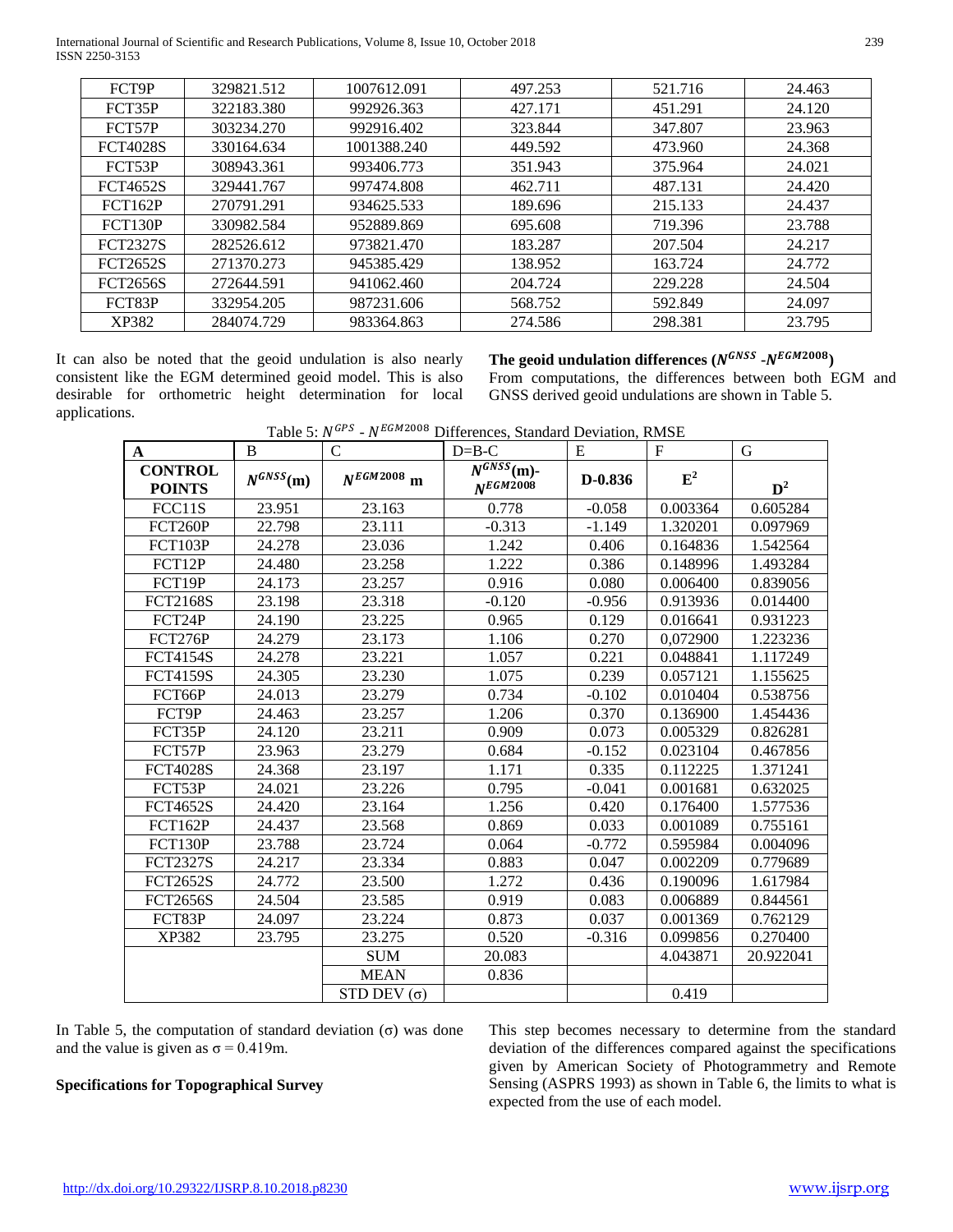International Journal of Scientific and Research Publications, Volume 8, Issue 10, October 2018 240 ISSN 2250-3153

| <b>Contour Interval</b><br>(M) | Class I(M) High Accuracy/<br><b>Standard Deviation</b><br><b>Accuracy</b> | Class II(M) Lower Than Class<br><b>1 Accuracy Standard Deviation</b> | Class $III(M)$ Lower Than<br><b>Class 11 Accuracy Standard</b><br><b>Deviation</b> |
|--------------------------------|---------------------------------------------------------------------------|----------------------------------------------------------------------|------------------------------------------------------------------------------------|
| 0.5                            | 0.08                                                                      | 0.16                                                                 | 0.25                                                                               |
| 1.0                            | 0.17                                                                      | 0.33                                                                 | 0.5                                                                                |
| 2.0                            | 0.33                                                                      | 0.67                                                                 | 1.0                                                                                |
| 4.0                            | 0.67                                                                      | 1.33                                                                 | 2.0                                                                                |
| 5.0                            | 0.83                                                                      | 1.67                                                                 | 2.5                                                                                |

Table 6: ASPRS Topographic Elevation Accuracy Requirement for Well-Defined Points

Source: American Society of Photogrammetry and Remote Sensing (ASPRS 1993)

From Table 6, it is seen that EGM2008 with  $\sigma$ =0.419, checked against the specification above, can be used to produce topographical plan of 4m contour interval for less accurate survey, feasibility studies and preparation of master plan or land use classification maps but inadequate for survey applications where a high accuracy is required.

# **ANALYSIS AND DISCUSSIONS**

Steps used for comparing the two methods of geoid undulations from global and observations. Twenty-four controls were used for these observations and the geoidal undulations from the two are shown in Table 5. From the Table 5, the standard deviation (σ) of the geoid undulation differences computed is  $σ = 0.419$ m.

Table7: Statistics of  $N^{GNSS}$  -  $N^{EGM\,2008}$  (m)

|         | Мm       | m    | m     | MINIMU MAXIMUM MEAN STANDARD<br><b>DEVIATION</b> |
|---------|----------|------|-------|--------------------------------------------------|
|         |          |      |       | $(σ)$ m                                          |
| EGM2008 | $-0.313$ | -272 | 0.836 | 0.419                                            |

The range of the differences in the Table 7 above (1.585 m) obtained from this study is a pointer to the fact that for local applications, the global model (EGM 08) is not be an adequate source of orthometric height determination. This has buttressed the fact for the need for development of local geoid by geometric method using GNSS. This difference has serious implications for topographical mapping, cadastral survey, engineering/environmental studies and others.

# **Discussion**

The static GNSS provided better ellipsoidal heights. It is logical that better geoidal undulation would lead to better estimates of orthometric heights. The results from this study have confirmed the investigation of Uzodinma *et al*.(2014) in the evaluation of EGM2008 in UNEC ( a value of 1.019m), Okiwelu *et al*. (2011) and others that reported about 1m accuracy in global model using spherical harmonics over Nigeria. This study has shown a RMSE of 0.934m. In Thailand, an accuracy of 1.012m was reported in the evaluation of EGM 2008

The following conclusions are made from this study:

1) The smaller the range of values (between lowest and highest  $N^{GNSS}$ - $N^{EGM\,2008}$ ) the better the orthometric heights obtained, in this instance, the range of 1.585m is clearly an **REFERENCES** 1. Odera, P. A. and Fukuda, Y (2015). Recovery of

This is considered as the accuracy indicator of the global EGM2008 model. This accuracy is definitely inadequate in the FCT study area for geospatial data acquisition for orthometric height using GNSS method. Though the EGM 2008 geoid model shows nearly consistent geoid undulation values, the resulting standard deviation proved the unacceptable and inadequate behavior of the global model in local applications in the FCT study area which may be attributed to the lack of gravity contribution from Nigeria during the development of EGM 2008. In Central Mozambique, Merry (2009) reported a 3m difference between EGM orthometric height and the levelled height.

indication that EGM2008 should not be adopted for orthometric height determination in the study area.

- 2) The standard deviation of  $\sigma$ =0.419 computed when checked against the APSR table (1993) shows that at the very best only topographical survey of 4m contour interval can be produced using EGM 2008 geoid model and this may not be accepted for surveying, mapping, engineering and environmental studies.
- 3) The standard deviation value or root mean square error is a confirmation of absence of gravity values from Nigeria being part of input data in the development of EGM2008. Actually a generated gravity was used for Nigeria from the classification depicted on EGM global geoid map
- 4) This study has also implied that use of GNSS with local geoid model is preferable to using EGM2008 global geoid for orthometric height determination.

# **RECOMMENDATIONS**

- 1) Though Nigerian has no official geoid model, each state may be encouraged to develop a geometric geoid model for local applications instead of adopting a model that is inadequate for practical geo-data acquisitions.
- 2) Efficient utilization of GNSS in almost all applications requires development of an appropriate geoid model for transformation of ellipsoidal height to orthometric height.
- 3) Since GNSS (GPS) observations were used for determination of geoid undulation, polynomial models may use the values for the modelling of geoid for local applications.
- Orthometric Heights from Ellipsoidal Heights Using